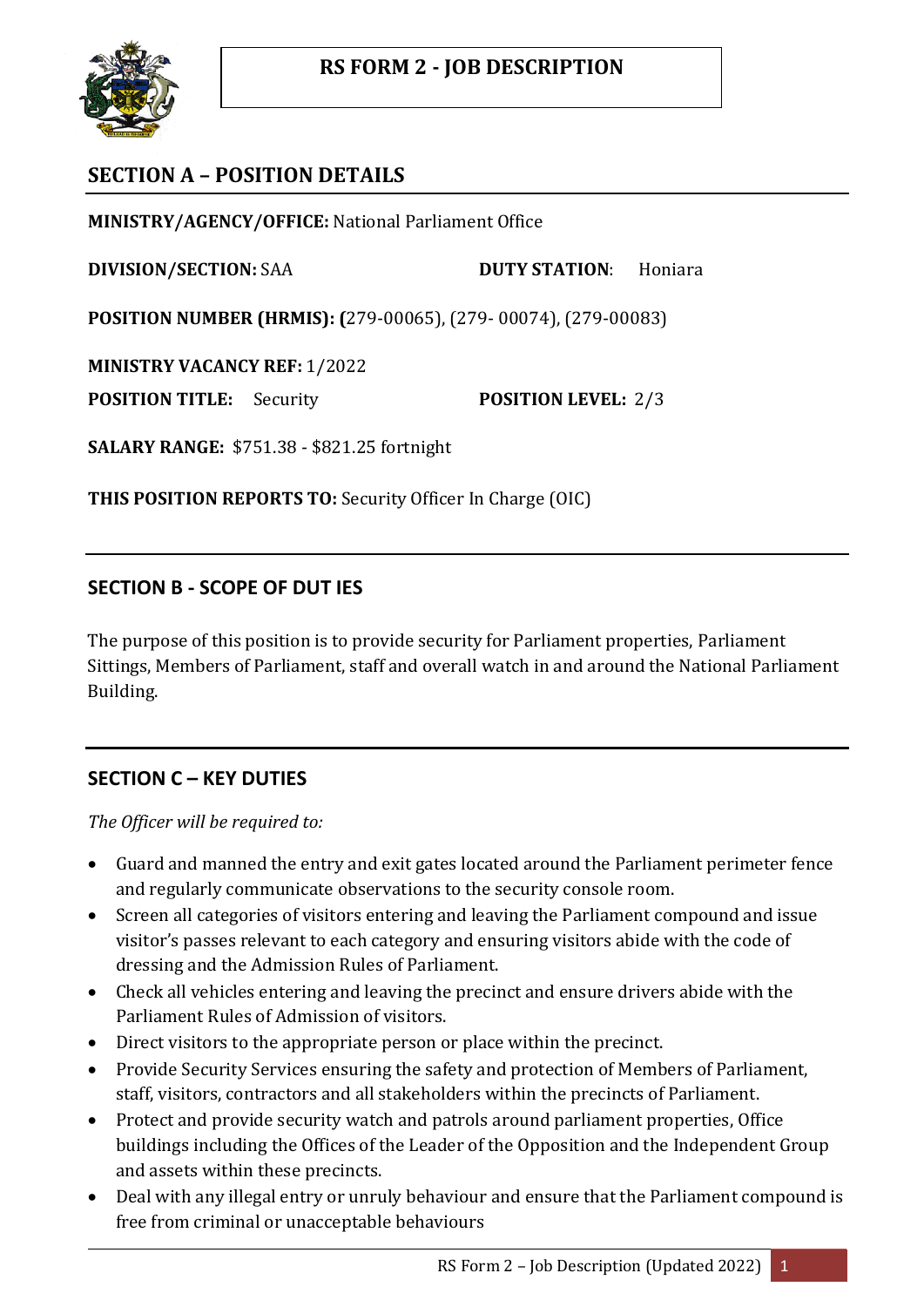- Assist the Sergeant-At-Arms as and when required and ensure the Admission Rules are implemented accordingly.
- Any other duties as may be directed by the Sergeant-At-Arms

## **SECTION D – KEY DELIEVERABLES**

#### *Successful performance of the duties will be indicated by:*

Applicants should be able to demonstrate:

- Mature and good behavior without criminal record to combat crime and illegal intruders to Parliament compound.
- Ability to work extra hours when required from time to time
- Timeliness in attending duty shifts and readiness to standby working odd hours

## **SECTION E– QUALIFICATIONS AND CAPABILITIES**

#### **Qualifications**

• Form 5 leaver with certificate in security training

#### **Experience:**

Two and above work experience and have experience in related field of security services

#### **Key capabilities:**

- Security skills of being watchful, alert and intellectual in professionally dealing with the different levels of people entering and leaving the precinct.
- Ability to collect information, analyse and communicate the relevant information to the appropriate person at the right time.
- Ability to write Reports in the station diary and communicate information to Officers in charge.
- Ability to manage and control the Parliament Security CCTV system and interpret the various events happening in and around the compound.
- Strong ability to work in a team and ensure interdependency of team members contributing to success of team.

#### **Skills and ability:**

- Ability to understand and comply with the public service Code of Conduct and follow all other laws, policies and procedures which relate to the improving gender equality and creating safer workplaces.
- Knowledge and ability in reading and applying the Parliament Admission Rules
- Ability to read and write
- Ability to work without supervisor or with team